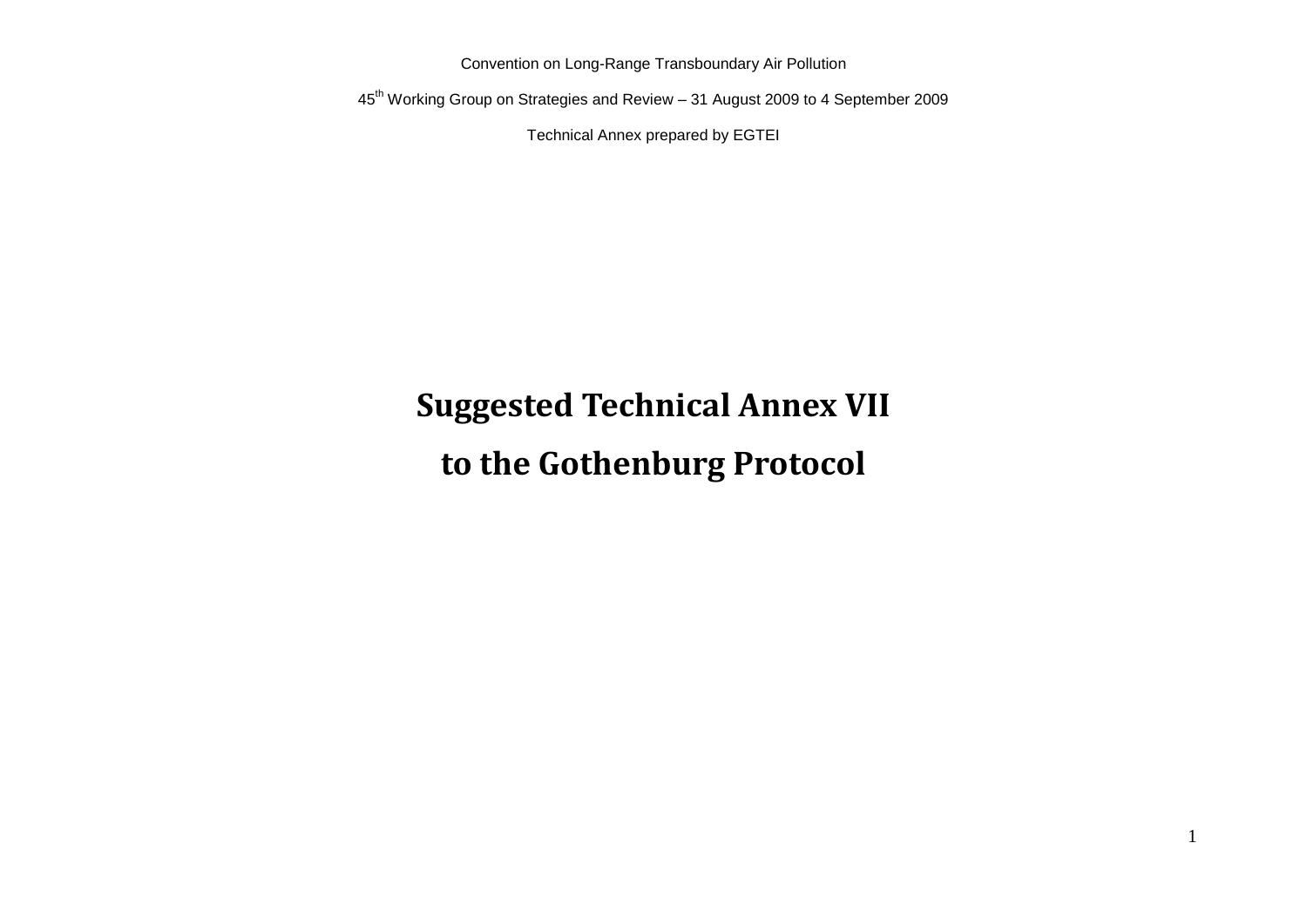$\overline{a}$ 

#### **Annex VII**

#### LIMIT VALUES FOR EMISSIONS OF DUST FROM STATIONARY SOURCES

1. Section A applies to Parties other than Canada and the United States of America, section B applies to Canada and section C applies to the United States of America.

#### A. Parties other than Canada and the United States of America

2. For the purpose of section A limit value means the quantity of a solid substance contained in the waste gases from an installation that is not to be exceeded. Unless otherwise specified, it shall be calculated in terms of mass of pollutant per volume of the waste gases (expressed as mg/m3), assuming standard conditions for temperature and pressure for dry gas (volume at 273.15 K, 101.3 kPa). With regard to the oxygen content of exhaust gas, the values given in the tables below for each source category shall apply. Dilution for the purpose of lowering concentrations of pollutants in waste gases is not permitted. In the context of this protocol, dust and TSP have the same meaning. As can be seen from table 8 in the guidance document on general issues, abatement techniques for dust in general provide also a high removal efficiency for PM2.5 and PM10. Start-up, shutdown and maintenance of equipment are excluded.

3. Emissions shall be monitored<sup>a</sup> in all cases. Compliance with limit values shall be verified. The methods of verification can include continuous or discontinuous measurements, type approval, or any other technically sound method. In case of continuous measurements, compliance with the emission standards is achieved if the validated [daily/monthly]<sup>b</sup> emission average does not exceed the limit values. In case of discontinuous measurements or other appropriate determination procedures, compliance with the emission standards is achieved if the mean value based on an appropriate number of measurements under representative conditions does not exceed the value of the emission standard. The inaccuracy of the continuous and discontinuous measurement methods may be taken into account for verification purposes.

4. Sampling and analysis of relevant polluting substances and measurements of process parameters, as well as the quality assurance of automated measuring systems and the reference measurement methods to calibrate those systems shall be carried out in accordance with CEN standards. If CEN standards are not available, ISO standards, national or international standards, which will ensure the provision of data of an equivalent scientific quality, shall apply.

<sup>&</sup>lt;sup>a</sup> Monitoring is to be understood as an overall activity, comprising measuring or calculating of emissions, mass balancing, etc. It can be carried out continuously or discontinuously.

<sup>&</sup>lt;sup>b</sup> One option is to define the ELVs as daily averages, another option is to define the ELVs as monthly averages; shorter averaging periods can be considered as being more strict.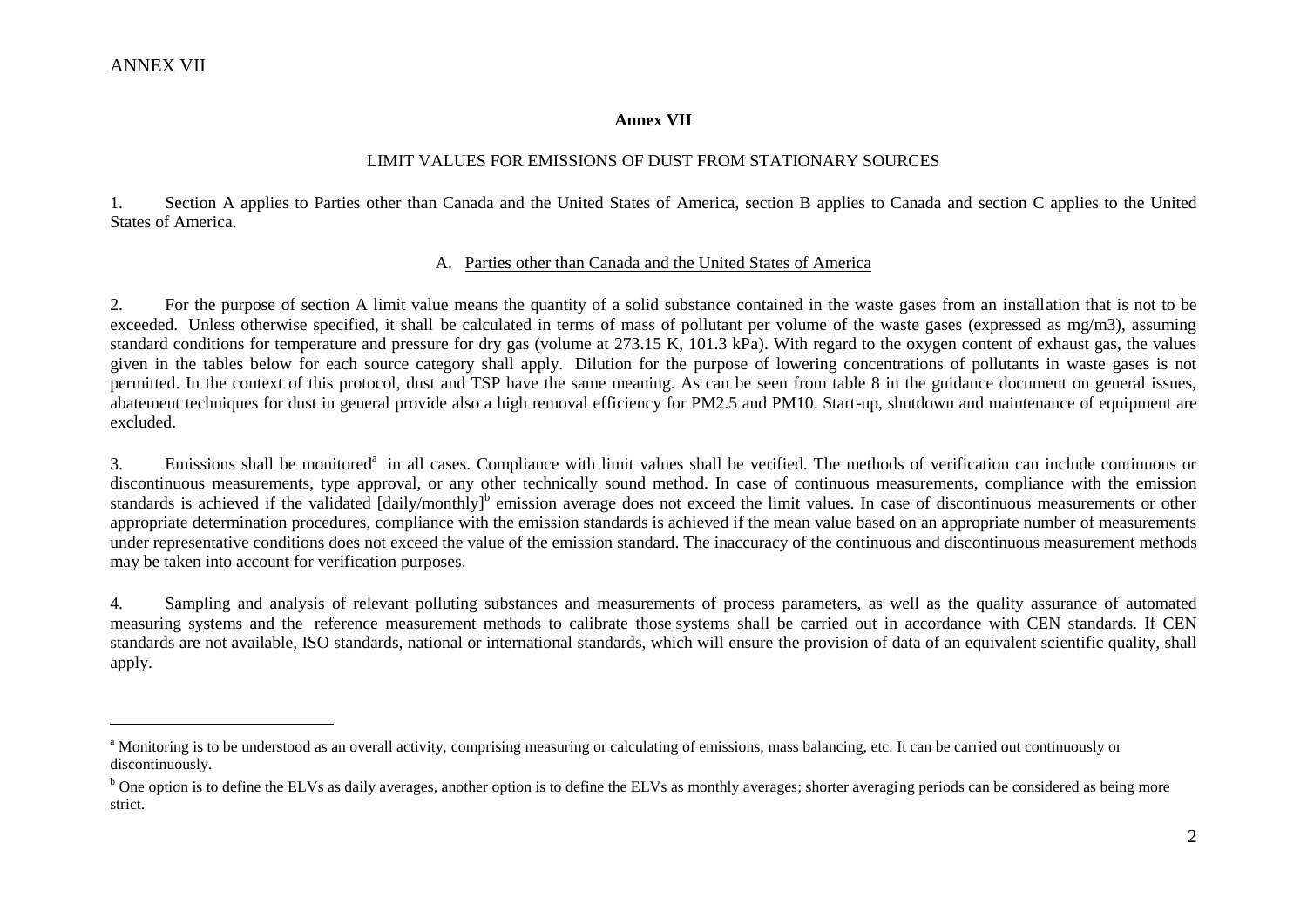5. Special provisions for combustion plants with a rated thermal input exceeding 50 MWth and for combustion plants when combined to a common stack with a total rated input exceeding 50 MWth:

5.1 The competent authority may grant derogation from the obligation to comply with the emission limit values provided for in paragraph 7 in the following cases:

[a) for combustion plants using [only/mainly] gaseous fuel who have to resort exceptionally to the use of other fuels because of a sudden interruption in the supply of gas and for this reason would need to be equipped with a waste gas purification facility]

[b) for combustion plants not operated more than XXX operating hours, starting from DATE and ending no later than DATE]

5.2 Where a combustion plant is extended by at least 50MW, the emission limit value specified in paragraph 7 for new installations shall apply to the extensional part and to the plant affected by the change.

5.3 Parties shall ensure that provisions are made in the permits for procedures relating to malfunction or breakdown of the abatement equipment.

5.4 In the case of a multi-fuel firing combustion plant involving the simultaneous use of two or more fuels, the competent authority shall provide rules for setting the emission limit values.

6. Mineral oil refineries complying with the overall dust limit value set in table 1 may be exempted from compliance with the individual dust limit values provided in this annex. Following alternative bubble dust limit value may be used, referring to the sum of the emissions from all combustion plants and process installations expressed as an average concentration and at a reference oxygen content of [3%]:

#### **Table 1. Suggested options for limit values for dust emissions released from refineries using the bubble concept**

| Emission                |    | Suggested ELV for dust [mg/Nm <sup>3</sup> ]<br>$\frac{0}{0}$ |                   |    |                                |                   |     |                    |  |  |  |  |
|-------------------------|----|---------------------------------------------------------------|-------------------|----|--------------------------------|-------------------|-----|--------------------|--|--|--|--|
| source                  |    | Option $1^{1/2}$                                              |                   |    |                                | Option $2^{1/2}$  |     | Option $3^{1/2}$   |  |  |  |  |
|                         |    | <b>Lower BAT</b><br><b>AEL</b>                                | <b>Techniques</b> |    | <b>Upper BAT</b><br><b>AEL</b> | <b>Techniques</b> |     | <b>Legislation</b> |  |  |  |  |
| Mineral oil<br>refinery | 30 |                                                               |                   | 50 |                                |                   | 100 |                    |  |  |  |  |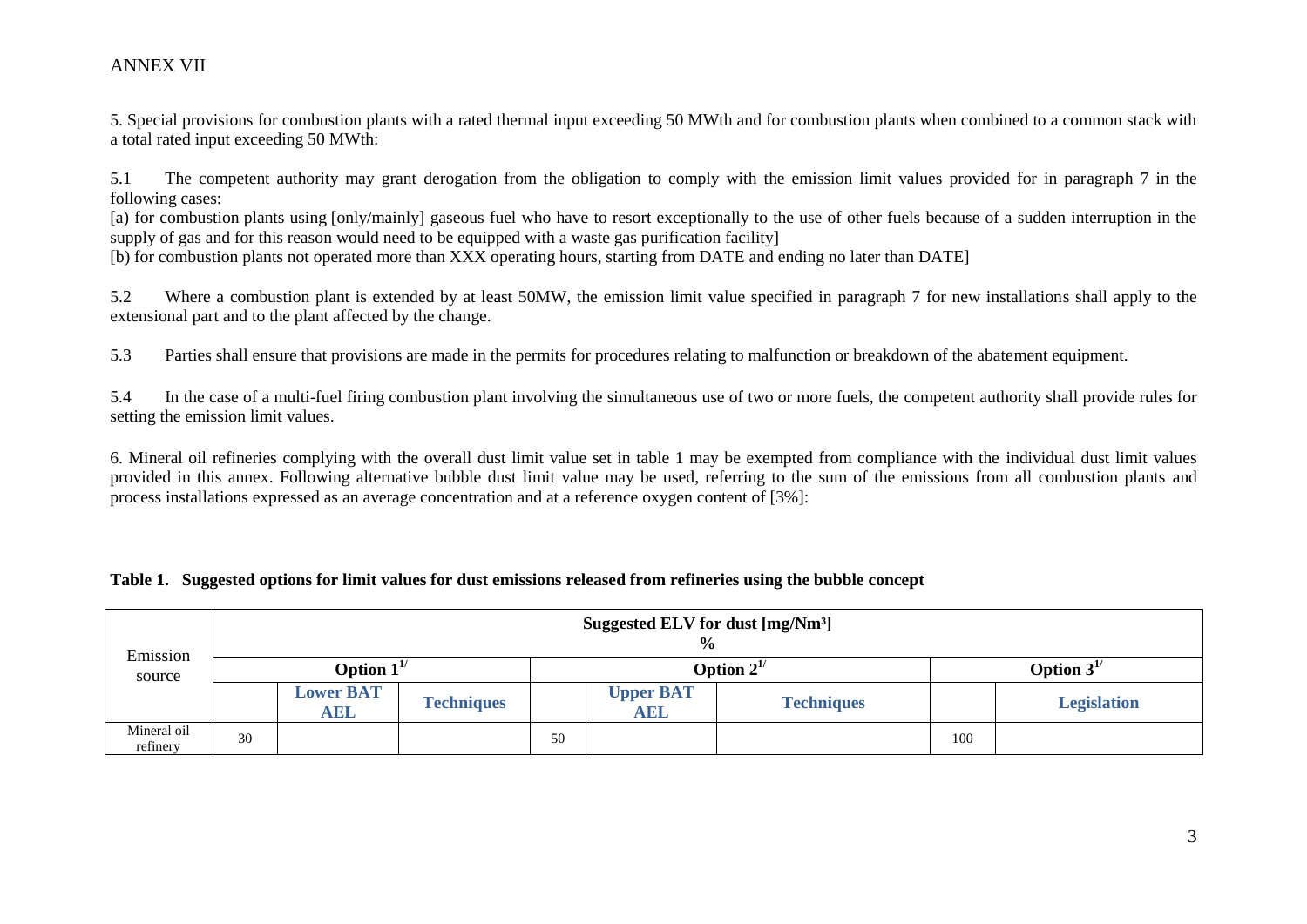$\overline{a}$ 

7. Combustion plants (boilers and process heaters) with a rated thermal input exceeding 50 MWth or combustion plants when combined to a common stack with a total rated input exceeding  $50$  MWth<sup>c</sup>:

| Table 2. Suggested options for limit values for dust emissions released from boilers [and process heaters] <sup>a/</sup> |  |
|--------------------------------------------------------------------------------------------------------------------------|--|
|--------------------------------------------------------------------------------------------------------------------------|--|

|                  |                                   |                                                                 |                                                    |                                                                   |                                                                      | Suggested ELV for dust [mg/Nm <sup>3]</sup> b/ |                         |                                                                 |                                                                                                                                                                                              |
|------------------|-----------------------------------|-----------------------------------------------------------------|----------------------------------------------------|-------------------------------------------------------------------|----------------------------------------------------------------------|------------------------------------------------|-------------------------|-----------------------------------------------------------------|----------------------------------------------------------------------------------------------------------------------------------------------------------------------------------------------|
| <b>Fuel type</b> | <b>Thermal</b><br>input<br>[MWth] |                                                                 | Option $1^{1/2}$                                   |                                                                   |                                                                      | Option $2^{1/2}$                               |                         |                                                                 | Option $3^{1/2}$                                                                                                                                                                             |
|                  |                                   |                                                                 | <b>Lower</b><br><b>BAT AEL</b>                     | <b>Techniques</b>                                                 |                                                                      | <b>Upper</b><br><b>BAT AEL</b>                 | <b>Techniques</b>       |                                                                 | <b>Legislation</b>                                                                                                                                                                           |
|                  |                                   | New plants:<br>10 (coal, lignite)<br>10 (biomass,<br>peat)      | Coal, lignite:<br>5<br>Peat, biomass:<br>5         | Coal, lignite: ESP<br>or FF<br>Peat, biomass:<br>ESP or FF        | New plants:<br>$20$ (coal,<br>lignite)<br>20 (biomass,<br>peat)      | Coal, lignite:<br>20<br>Peat, biomass:<br>20   | Same as for<br>option 1 | New plants:<br>50 (coal, lignite)<br>50 (biomass,<br>peat)      | EU-LCPD: (licence after 2002):<br>50<br>EU-IED (permit before 2014):<br>30<br>EU-IED (permit after 2014): 20<br><b>UNECE-HMP: 50</b>                                                         |
| Solid fuels      | 50-100                            | Existing plants:<br>15 (coal, lignite)<br>15 (biomass,<br>peat) | Coal, lignite:<br>Peat, biomass:<br>$\overline{5}$ | Coal, lignite: ESP<br>or FF<br>Peat, biomass:<br><b>ESP</b> or FF | Existing plants:<br>$30$ (coal,<br>lignite)<br>30 (biomass,<br>peat) | Coal, lignite:<br>30<br>Peat, biomass:<br>30   | Same as for<br>option 1 | Existing plants:<br>50 (coal, lignite)<br>50 (biomass,<br>peat) | EU-LCPD: (licence before 2002;<br>$<$ 500MW $): 100$<br>EU-LCPD: (licence after 2002):<br>50<br>EU-IED (permit before 2014):<br>30<br>EU-IED (permit after 2014): 20<br><b>UNECE-HMP: 50</b> |

<sup>&</sup>lt;sup>c</sup> Individual combustion plants below 15 MWth shall not be considered to calculate the total rated input.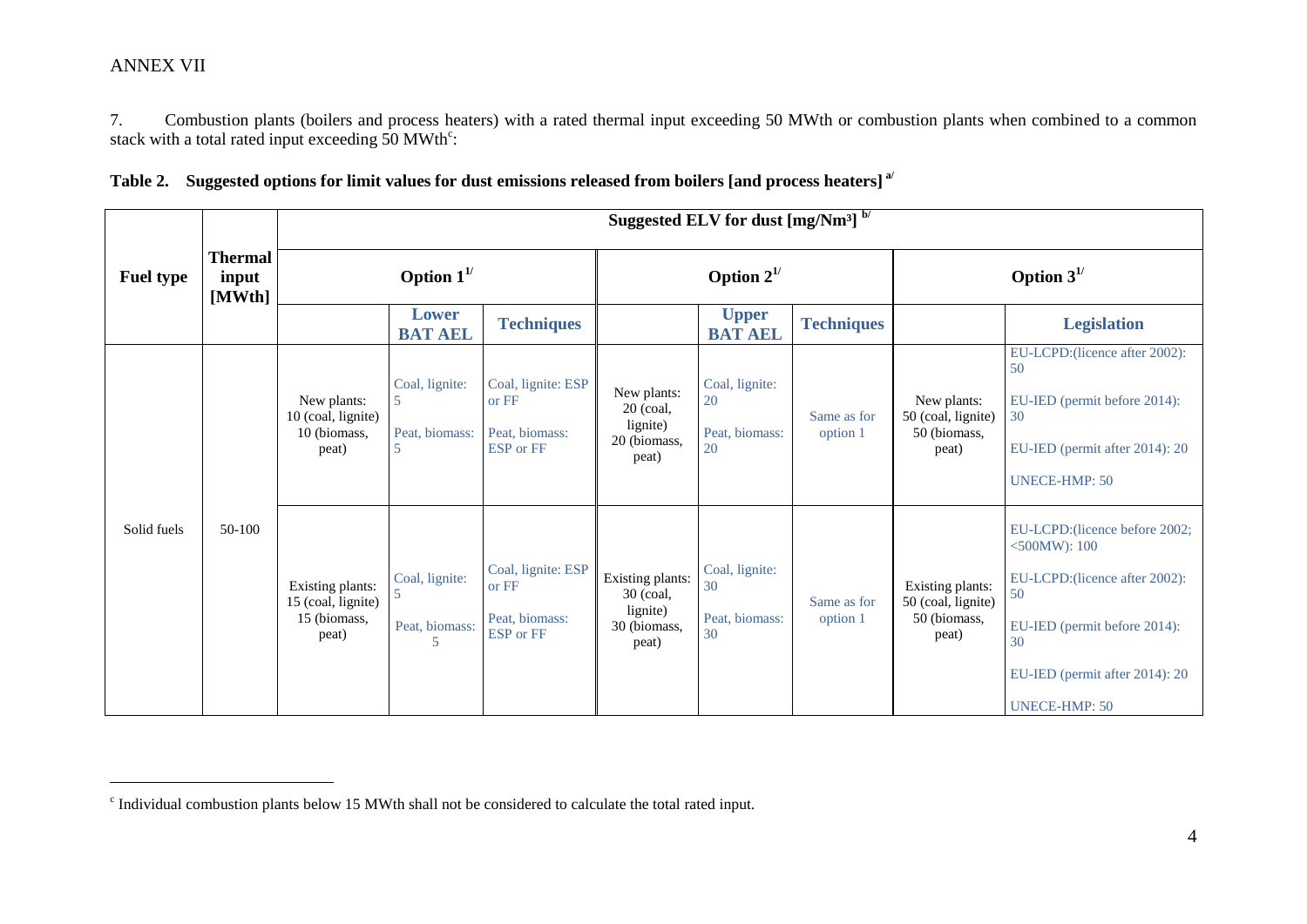|                  |                                   |                                                                 |                                            |                                                                                                                                             |                                                                      | Suggested ELV for dust [mg/Nm <sup>3]</sup> b/                                  |                         |                                                                 |                                                                                                                                                                                                                                         |
|------------------|-----------------------------------|-----------------------------------------------------------------|--------------------------------------------|---------------------------------------------------------------------------------------------------------------------------------------------|----------------------------------------------------------------------|---------------------------------------------------------------------------------|-------------------------|-----------------------------------------------------------------|-----------------------------------------------------------------------------------------------------------------------------------------------------------------------------------------------------------------------------------------|
| <b>Fuel type</b> | <b>Thermal</b><br>input<br>[MWth] |                                                                 | Option $1^{1/2}$                           |                                                                                                                                             |                                                                      | Option $2^{1/2}$                                                                |                         |                                                                 | Option $3^{1/2}$                                                                                                                                                                                                                        |
|                  |                                   |                                                                 | <b>Lower</b><br><b>BAT AEL</b>             | <b>Techniques</b>                                                                                                                           |                                                                      | <b>Upper</b><br><b>BAT AEL</b>                                                  | <b>Techniques</b>       |                                                                 | <b>Legislation</b>                                                                                                                                                                                                                      |
|                  |                                   | New plants:<br>10 (coal, lignite)<br>10 (biomass,<br>peat)      | Coal, lignite:<br>5<br>Peat, biomass:<br>5 | Coal, lignite: ESP<br>or FF in<br>combination FGD<br>(wet, sd or dsi)<br>for PC ESP or FF<br>for CFBC<br>Peat, biomass:<br><b>ESP</b> or FF | New plants:<br>$20$ (coal,<br>lignite)<br>20 (biomass,<br>peat)      | Coal, lignite:<br>20<br>Peat, biomass:<br>20                                    | Same as for<br>option 1 | New plants:<br>30 (coal, lignite)<br>30 (biomass,<br>peat)      | EU-LCPD (licence after 2002):<br>30<br>EU-IED directive (permit before<br>2014):coal, lignite: 25; peat,<br>biomass: 20<br>EU-IED (permit after 2014): 20<br><b>UNECE-HMP: 50</b>                                                       |
|                  | 100-300                           | Existing plants:<br>15 (coal, lignite)<br>10 (biomass,<br>peat) | Coal, lignite:<br>Peat, biomass:<br>5      | Coal, lignite: ESP<br>or FF in<br>combination FGD<br>(wet, sd or dsi)<br>for PC ESP or FF<br>for CFBC<br>Peat, biomass:<br><b>ESP</b> or FF | Existing plants:<br>$25$ (coal,<br>lignite)<br>20 (biomass,<br>peat) | Coal, lignite:<br>25<br>Peat, biomass:<br>20                                    | Same as for<br>option 1 | Existing plants:<br>50 (coal, lignite)<br>50 (biomass,<br>peat) | EU-LCPD: (licence before 2002;<br>$<$ 500MW): 100<br>EU-LCPD: (licence after 2002):<br>30<br>EU-IED directive (permit before<br>2014):coal, lignite: 25; peat,<br>biomass: 20<br>EU-IED (permit after 2014): 20<br><b>UNECE-HMP: 50</b> |
|                  | $>300$                            | New plants:<br>10 (coal, lignite)<br>10 (biomass,<br>peat)      | Coal, lignite:<br>5<br>Peat, biomass:<br>5 | Coal, lignite (PC):<br>ESP or FF in<br>combination with<br>FGD (wet)<br>Coal, lignite<br>(CFBC): ESP or<br>FF                               | New plants:<br>$10$ (coal,<br>lignite)<br>20 (biomass,<br>peat)      | Coal, lignite<br>(PC): 10<br>Coal, lignite<br>(CFBC): 20<br>Peat, biomass:<br>5 | Same as for<br>option 1 | New plants:<br>30 (coal, lignite)<br>30 (biomass,<br>peat)      | EU-LCPD (licence after 2002,):<br>30<br>EU-IED (permit before 2014):<br>20<br>EU-IED (permit after 2014): 10;<br>biomass, peat: 20<br><b>UNECE-HMP: 50</b>                                                                              |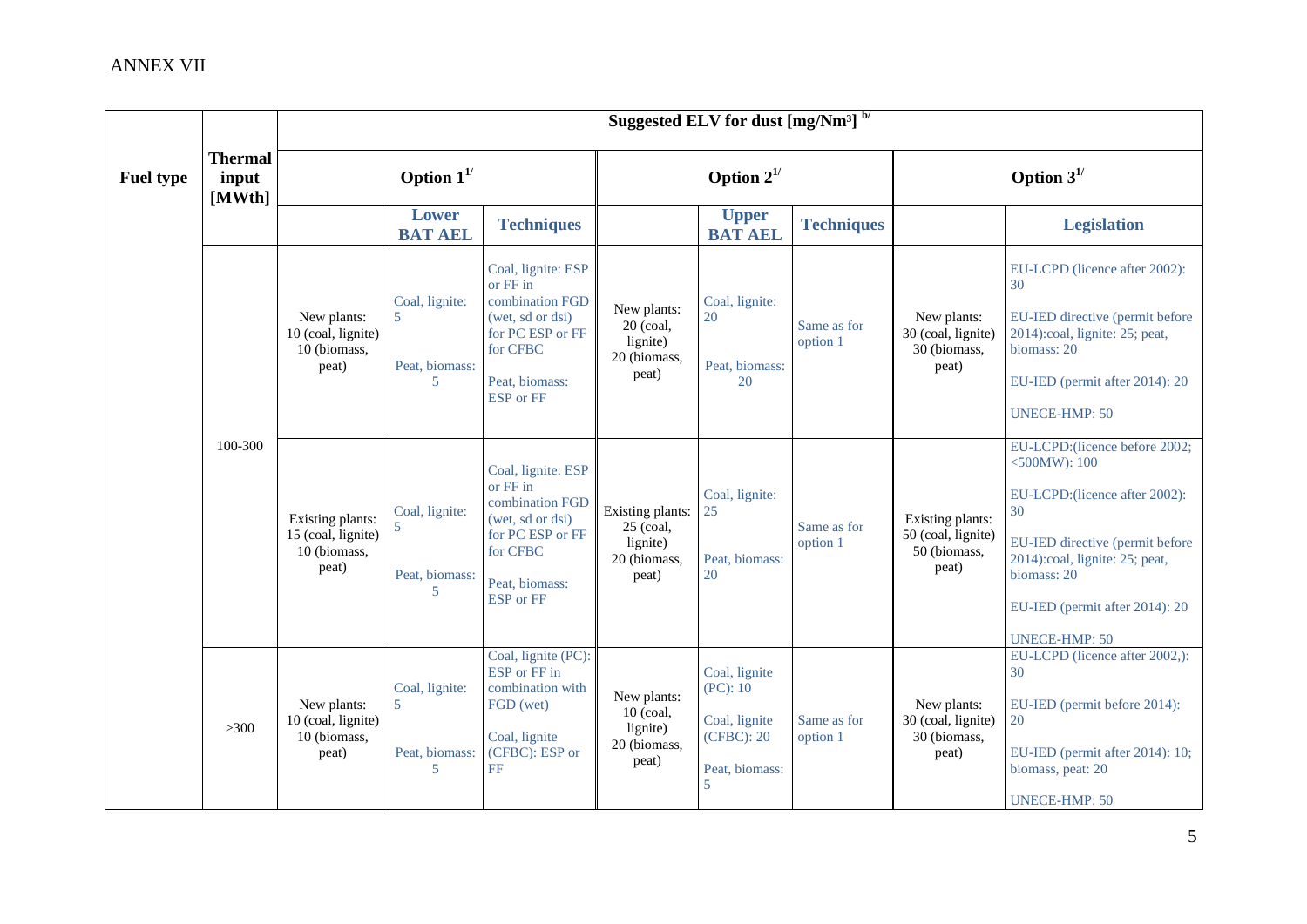|                  |                                   |                                                                 |                                                         |                                                                                                               |                                                                    | Suggested ELV for dust [mg/Nm <sup>3] b/</sup> |                         |                                                                 |                                                                                                                                                                                                                                                                                           |
|------------------|-----------------------------------|-----------------------------------------------------------------|---------------------------------------------------------|---------------------------------------------------------------------------------------------------------------|--------------------------------------------------------------------|------------------------------------------------|-------------------------|-----------------------------------------------------------------|-------------------------------------------------------------------------------------------------------------------------------------------------------------------------------------------------------------------------------------------------------------------------------------------|
| <b>Fuel type</b> | <b>Thermal</b><br>input<br>[MWth] |                                                                 | Option $1^{1/2}$                                        |                                                                                                               |                                                                    | Option $2^{1/2}$                               |                         |                                                                 | Option $3^{1/2}$                                                                                                                                                                                                                                                                          |
|                  |                                   |                                                                 | Lower<br><b>BAT AEL</b>                                 | <b>Techniques</b>                                                                                             |                                                                    | <b>Upper</b><br><b>BAT AEL</b>                 | <b>Techniques</b>       |                                                                 | <b>Legislation</b>                                                                                                                                                                                                                                                                        |
|                  |                                   | Existing plants:<br>10 (coal, lignite)<br>10 (biomass,<br>peat) | Coal, lignite:<br>5<br>Peat, biomass:<br>$\overline{5}$ | Coal, lignite (PC):<br>ESP or FF in<br>combination with<br>FGD (wet)<br>Coal, lignite<br>(CFBC): ESP or<br>FF | Existing plants:<br>20 (coal,<br>lignite)<br>20 (biomass,<br>peat) | Coal, lignite:<br>20<br>Peat, biomass:<br>20   | Same as for<br>option 1 | Existing plants:<br>50 (coal, lignite)<br>50 (biomass,<br>peat) | EU-LCPD (licence before 2002,<br><500 MW): 100; (licence before<br>2002, >500 MW): 50<br>EU-LCPD (licence after 2002,):<br>30<br>EU-IED (permit before 2014):<br>20<br>EU-IED (permit before 2014):<br>20<br>EU-IED (permit after 2014): 10;<br>biomass, peat: 20<br><b>UNECE-HMP: 50</b> |
|                  |                                   | New plants:<br>10                                               | 5 (10 for ESP)                                          | ESP/FF                                                                                                        | New plants:<br>$\overline{20}$                                     | 20 (50 for<br>ESP)                             | Same as for<br>option 1 | New plants:<br>50                                               | EU-LCPD: 50<br>EU-IED (permit before 2014):<br>30<br>EU-IED (permit after 2014): 20<br><b>UNECE-HMP: 50</b>                                                                                                                                                                               |
| Liquid fuels     | 50-100                            | Existing plants:<br>15                                          | 5 (10 for ESP)                                          | <b>ESP/FF</b>                                                                                                 | Existing plants:<br>30                                             | 30 (50 for<br>ESP)                             | Same as for<br>option 1 | Existing plants:<br>50                                          | EU-LCPD: 50<br>EU-IED (permit before 2014):<br>30<br>EU-IED (permit after 2014): 20<br><b>UNECE-HMP: 50</b>                                                                                                                                                                               |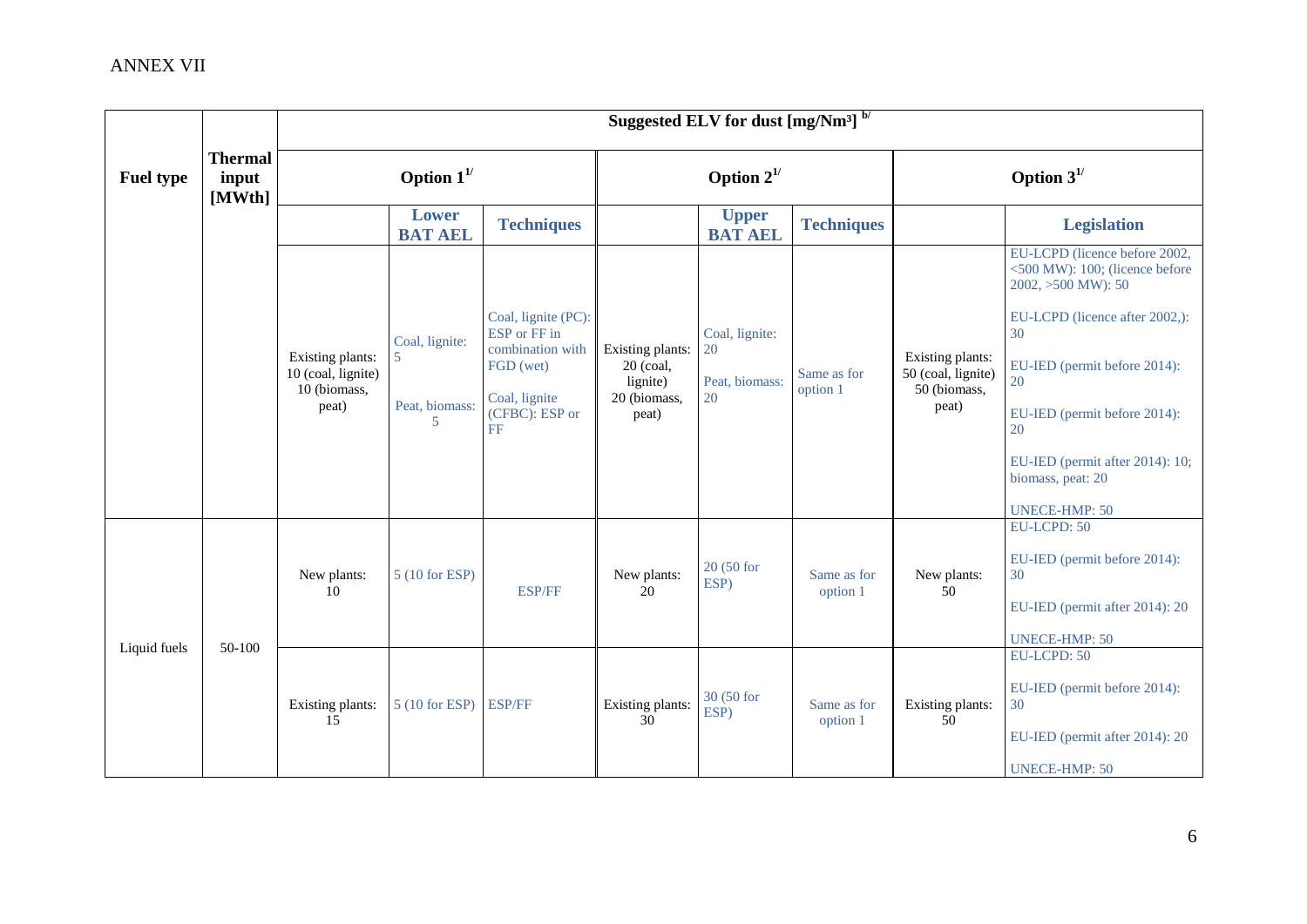|                  |                                   |                        |                                |                                                                                    |                        | Suggested ELV for dust [mg/Nm <sup>3] b/</sup> |                         |                        |                                                                                                                                                                              |
|------------------|-----------------------------------|------------------------|--------------------------------|------------------------------------------------------------------------------------|------------------------|------------------------------------------------|-------------------------|------------------------|------------------------------------------------------------------------------------------------------------------------------------------------------------------------------|
| <b>Fuel type</b> | <b>Thermal</b><br>input<br>[MWth] |                        | Option $1^{1/2}$               |                                                                                    |                        | Option $2^{1/2}$                               |                         | Option $3^{1/2}$       |                                                                                                                                                                              |
|                  |                                   |                        | <b>Lower</b><br><b>BAT AEL</b> | <b>Techniques</b>                                                                  |                        | <b>Upper</b><br><b>BAT AEL</b>                 | <b>Techniques</b>       |                        | <b>Legislation</b>                                                                                                                                                           |
|                  |                                   | New plants:<br>10      | 5                              | ESP/FF/in<br>combination FGD<br>(wet) (depending<br>on the specific<br>plant size) | New plants:<br>20      | 20 (30 for<br>ESP)                             | Same as for<br>option 1 | New plants:<br>30      | EU-LCPD (licence after 2002,):<br>30<br>EU-IED (permit before 2014):<br>25<br>EU-IED (permit after 2014): 20<br><b>UNECE-HMP: 50</b>                                         |
|                  | 100-300                           | Existing plants:<br>15 | 5                              | ESP/FF/in<br>combination FGD<br>(wet) (depending<br>on the specific<br>plant size) | Existing plants:<br>25 | 25 (50 for<br>ESP)                             | Same as for<br>option 1 | Existing plants:<br>50 | EU-LCPD (licence before 2002):<br>50<br>EU-LCPD (licence after 2002,):<br>30<br>EU-IED (permit before 2014):<br>25<br>EU-IED (permit after 2014): 20<br><b>UNECE-HMP: 50</b> |
|                  | $>300$                            | New plants:<br>5       | 5                              | ESP/FF/in<br>combination with<br>FGD (wet)                                         | New plants:<br>10      | 10                                             | Same as for<br>option 1 | New plants:<br>30      | EU-LCPD (licence after 2002,):<br>30<br>EU-IED (permit before 2014):<br>20<br>EU-IED (permit after 2014): 10<br><b>UNECE-HMP: 50</b>                                         |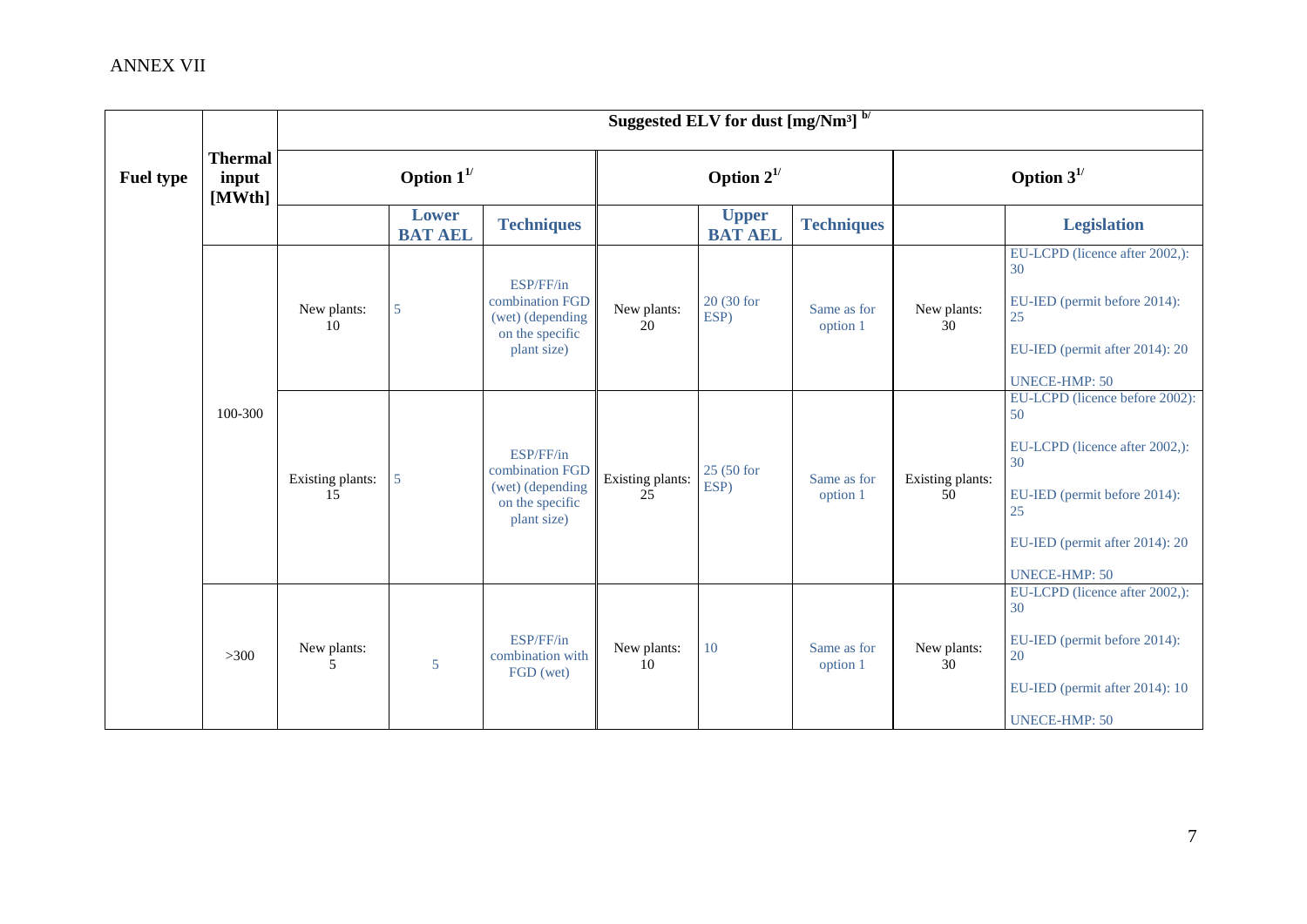|                                       |                                   |                        | Suggested ELV for dust [mg/Nm <sup>3]</sup> b/ |                                            |                        |                                |                         |                        |                                                                                                                                                                              |  |  |
|---------------------------------------|-----------------------------------|------------------------|------------------------------------------------|--------------------------------------------|------------------------|--------------------------------|-------------------------|------------------------|------------------------------------------------------------------------------------------------------------------------------------------------------------------------------|--|--|
| <b>Fuel type</b>                      | <b>Thermal</b><br>input<br>[MWth] | Option $1^{1/2}$       |                                                |                                            |                        | Option $2^{1/2}$               |                         |                        | Option $3^{1/2}$                                                                                                                                                             |  |  |
|                                       |                                   |                        | <b>Lower</b><br><b>BAT AEL</b>                 | <b>Techniques</b>                          |                        | <b>Upper</b><br><b>BAT AEL</b> | <b>Techniques</b>       |                        | <b>Legislation</b>                                                                                                                                                           |  |  |
|                                       |                                   | Existing plants:<br>10 | 5                                              | ESP/FF/in<br>combination with<br>FGD (wet) | Existing plants:<br>20 | 20                             | Same as for<br>option 1 | Existing plants:<br>50 | EU-LCPD (licence before 2002):<br>50<br>EU-LCPD (licence after 2002,):<br>30<br>EU-IED (permit before 2014):<br>20<br>EU-IED (permit after 2014): 10<br><b>UNECE-HMP: 50</b> |  |  |
| Natural gas                           | $>50$                             | 5                      |                                                |                                            | 5                      |                                |                         | 5                      | EU-LCPD: 5<br>EU-IED: 5                                                                                                                                                      |  |  |
| Combustion<br>plants in<br>refineries | >50                               | 10                     |                                                |                                            | 20                     |                                |                         | 50                     |                                                                                                                                                                              |  |  |

BREF (coal, lignite):

• the reduction rate associated with the use of an ESP is considered to be 99.5 % or higher

the reduction rate associated with the use of a fabric filter is considered to be 99.95 % or higher  $\bullet$ 

a wet scrubber used for desulphurisation also reduces dust.

BREF (biomass, peat):

- The reduction rate associated with the use of a fabric filter is considered to be 99.95 % or higher and is, therefore, considered as the first BAT choice for dedusting biomass- and peatfired plants.
- The reduction rate associated with the use of an ESP is considered to be 99.5 % or higher.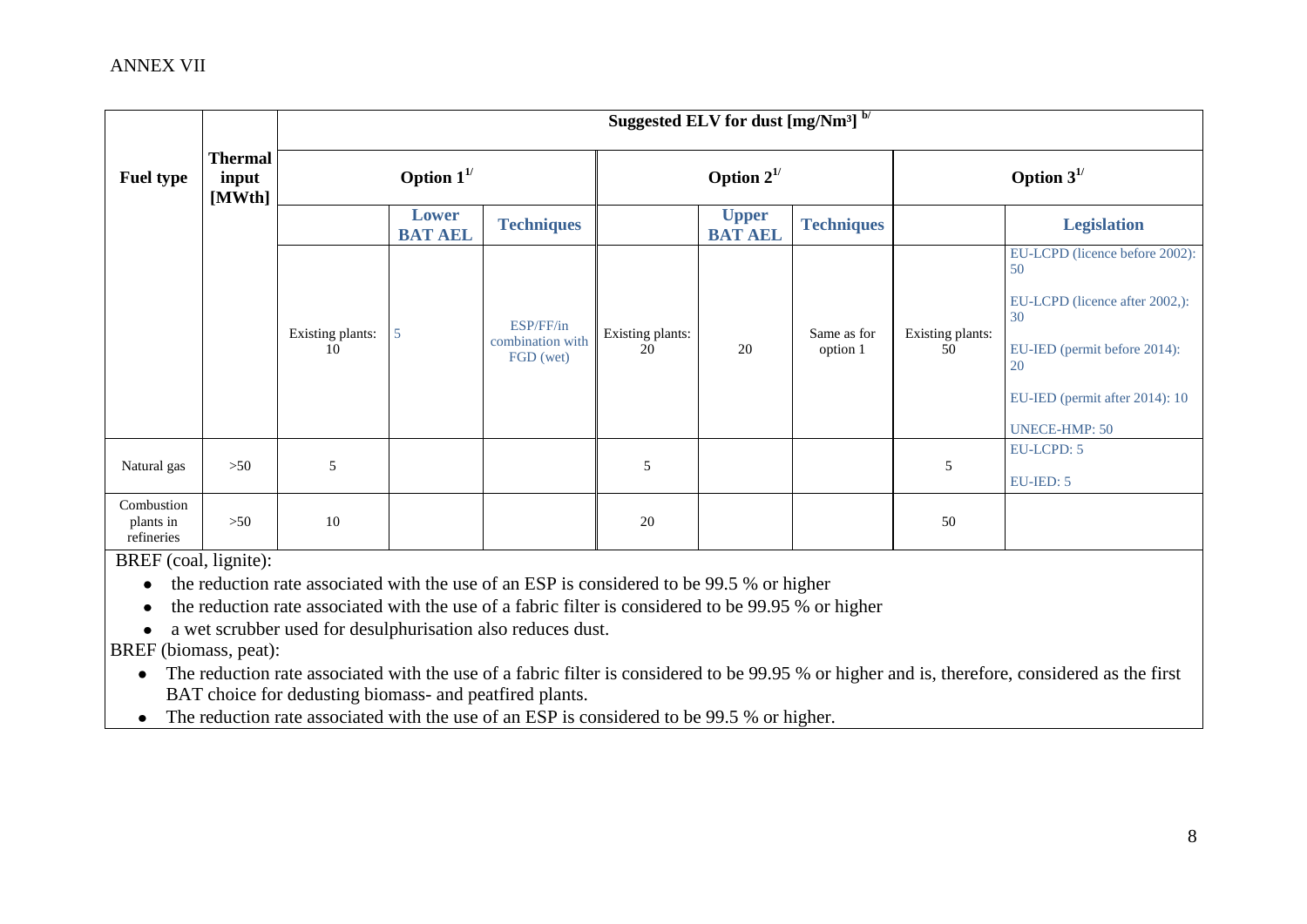$a$ <sup>*I*</sup> In particular, the limit values shall not apply to:

- Plant where the combustion process is an integrated part of a specific production, for example the coke oven used in the Iron and Steel industry and glass and ceramics production plants;

- Plant in which the products of combustion are used for direct heating, drying, or any other treatment of objects or materials;
- Post-combustion plants designed to purify the waste gases by combustion which are not operated as independent combustion plants;
- Facilities for the regeneration of catalytic cracking catalysts;
- Facilities for the conversion of hydrogen sulphide into sulphur;
- Reactors used in the chemical industry;
- Coke battery furnaces;
- Cowpers;
- [Recovery boilers for black liquor within installations for the production of pulp]
- Waste incinerators; and
- Plant powered by diesel, petrol or gas engines or by combustion turbines, irrespective of the fuel used.

b/ These values do not apply to combustion plants running less than 500 hours a year. The  $O_2$  reference content is 6% for solid fuels and 3% for others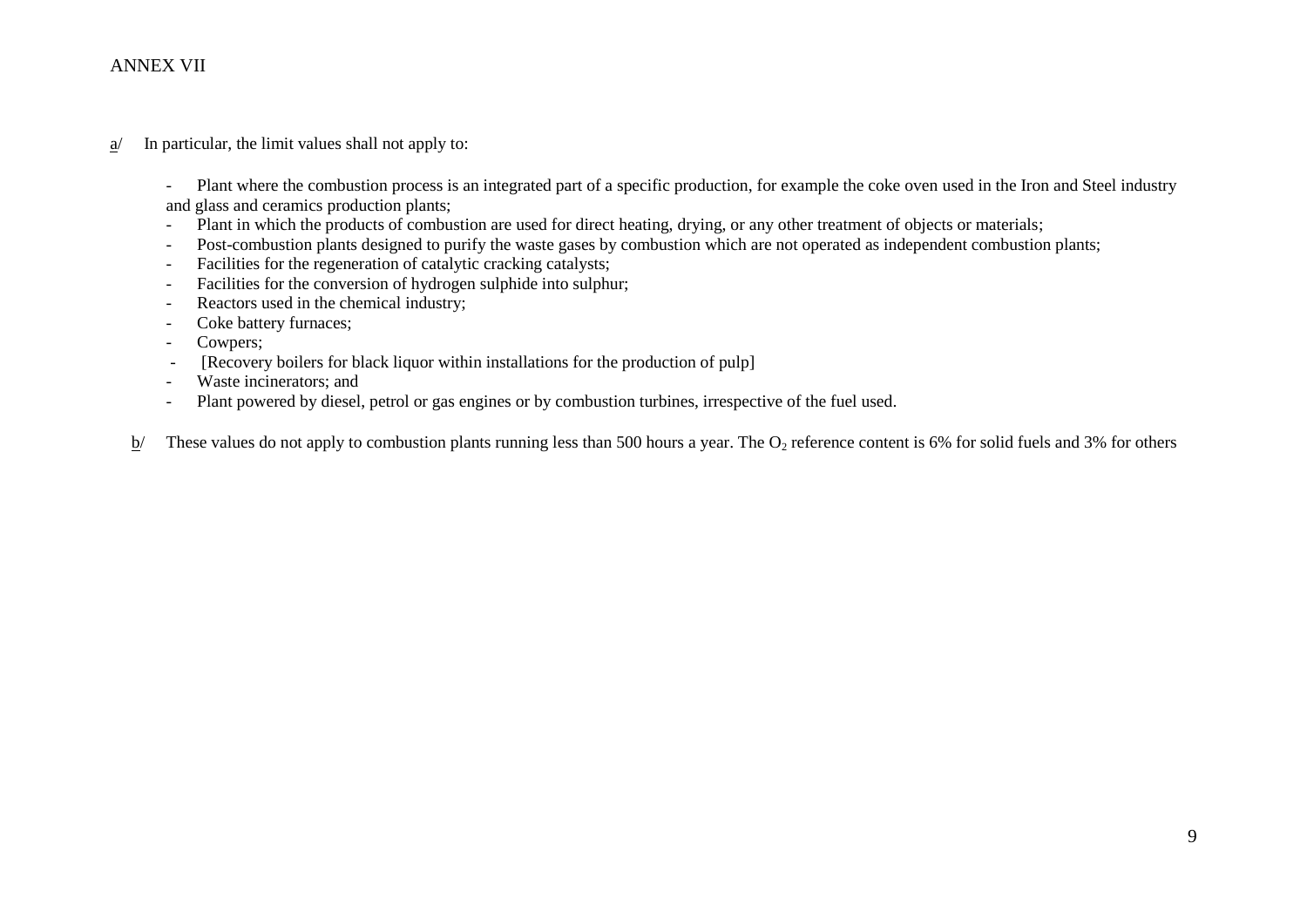#### 8. Mineral oil and gas refineries

#### **Table 3. Suggested options for limit values for dust emissions released from mineral oil and gas refineries**

|                  |    | Suggested ELV for dust [mg/Nm <sup>3</sup> ] |                                                                                                                                                                                                                                                            |    |                         |                      |                  |                                                |  |  |  |  |
|------------------|----|----------------------------------------------|------------------------------------------------------------------------------------------------------------------------------------------------------------------------------------------------------------------------------------------------------------|----|-------------------------|----------------------|------------------|------------------------------------------------|--|--|--|--|
| Emission source  |    |                                              | Option $1^{1/2}$                                                                                                                                                                                                                                           |    | Option $2^{1/2}$        |                      | Option $3^{1/2}$ |                                                |  |  |  |  |
|                  |    | Lower<br><b>BAT AEL</b>                      | <b>Techniques</b>                                                                                                                                                                                                                                          |    | <b>Upper BAT</b><br>AEL | <b>Techniques</b>    |                  | <b>Legislation</b>                             |  |  |  |  |
| FCC regenerators | 20 | 10                                           | - tertiary and multistage cyclones<br>-applying an ESP or scrubber to the<br>FCC regenerator gas.<br>-containing catalyst losses to<br>atmosphere during loading/unloading<br>-hydro-treatment of the feedstock<br>-selecting attrition-resistant catalyst | 40 | 40/50                   | Same as for option 1 | 200              | EU-IED (half-hourly):<br>$100\%$ : 30, 97%: 10 |  |  |  |  |

Oxygen reference: dry basis, 3% for combustion, 15 % for gas turbines.

## 9. Cement production:

## **Table 4. Suggested options for limit values for dust emissions released from cement productiona/**

|                      |        | Suggested ELV for dust [mg/Nm <sup>3</sup> ] |                                    |                  |                         |                                    |                  |                  |  |  |
|----------------------|--------|----------------------------------------------|------------------------------------|------------------|-------------------------|------------------------------------|------------------|------------------|--|--|
|                      |        | Option $1^{1/2}$                             |                                    | Option $2^{1/2}$ |                         |                                    | Option $3^{1/2}$ |                  |  |  |
|                      | Option | Lower<br><b>BAT AEL</b>                      | <b>Techniques</b>                  | Option           | Lower<br><b>BAT AEL</b> | Techniques                         | Option           | Legislation      |  |  |
| Cement installations | 15     | 10                                           | Fabric<br>filters or<br><b>ESP</b> | 20               | 20                      | Fabric<br>filters or<br><b>ESP</b> | 50               | <b>UNECE-HMP</b> |  |  |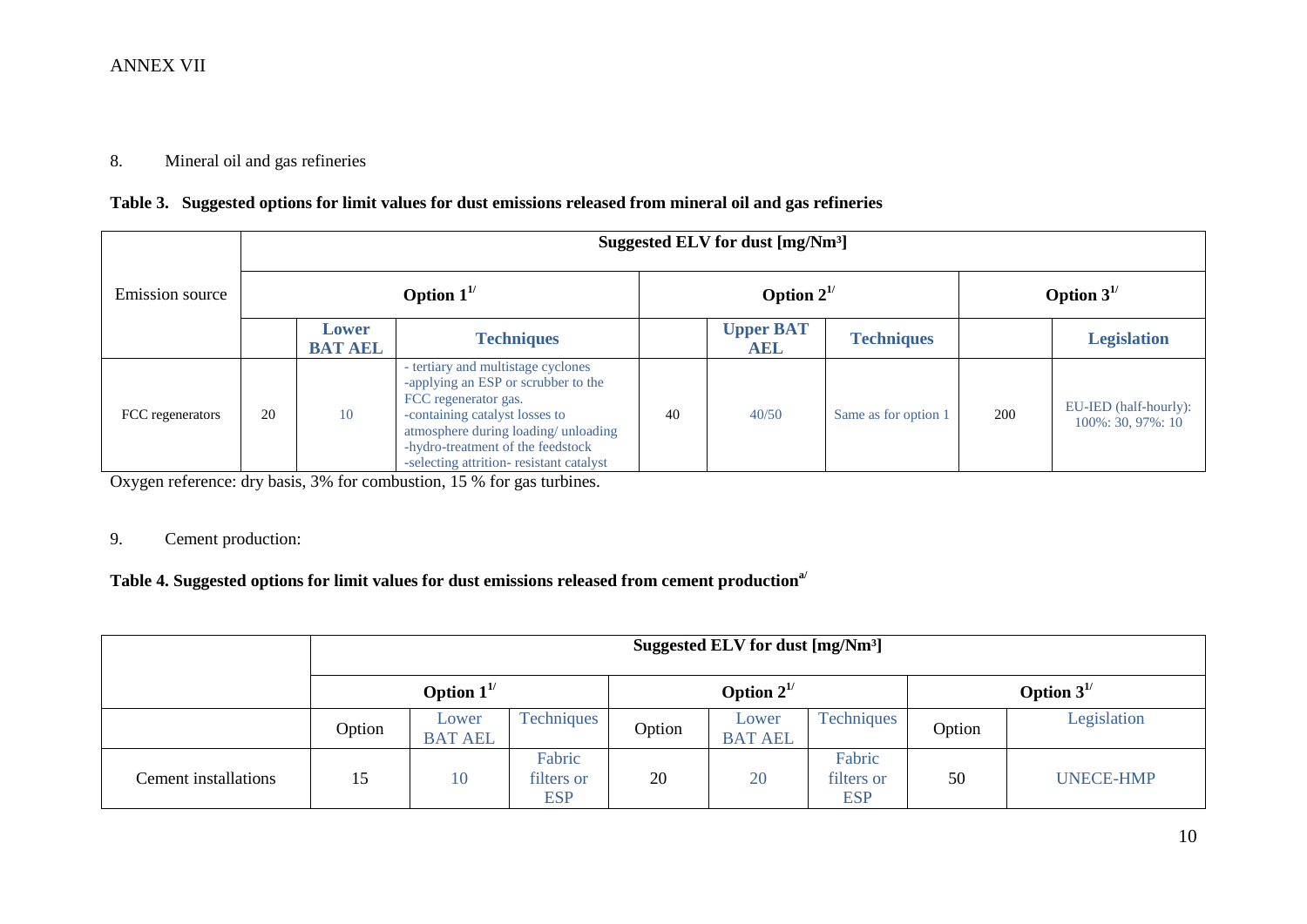a/ Installations for the production of cement clinker in rotary kilns with a capacity >500 Mg/day or in other furnaces with a capacity >50 Mg/day. The oxygen reference content is 10 %.

10. Lime production:

#### **Table 5. Suggested options for limit values for dust emissions released from lime production**

|                      |                  | Suggested ELV for dust [mg/Nm <sup>3</sup> ] |                                    |                  |                         |                                    |                  |                                            |  |  |  |
|----------------------|------------------|----------------------------------------------|------------------------------------|------------------|-------------------------|------------------------------------|------------------|--------------------------------------------|--|--|--|
|                      | Option $1^{1/2}$ |                                              |                                    | Option $2^{1/2}$ |                         |                                    | Option $3^{1/2}$ |                                            |  |  |  |
|                      | Option           | Lower<br><b>BAT AEL</b>                      | <b>Techniques</b>                  | Option           | Lower<br><b>BAT AEL</b> | Techniques                         | Option           | Legislation                                |  |  |  |
| Cement installations | 15               | 10                                           | Fabric<br>filters or<br><b>ESP</b> | 20               | 20                      | Fabric<br>filters or<br><b>ESP</b> | 30               | Based on a consensus of<br>the EGTEI group |  |  |  |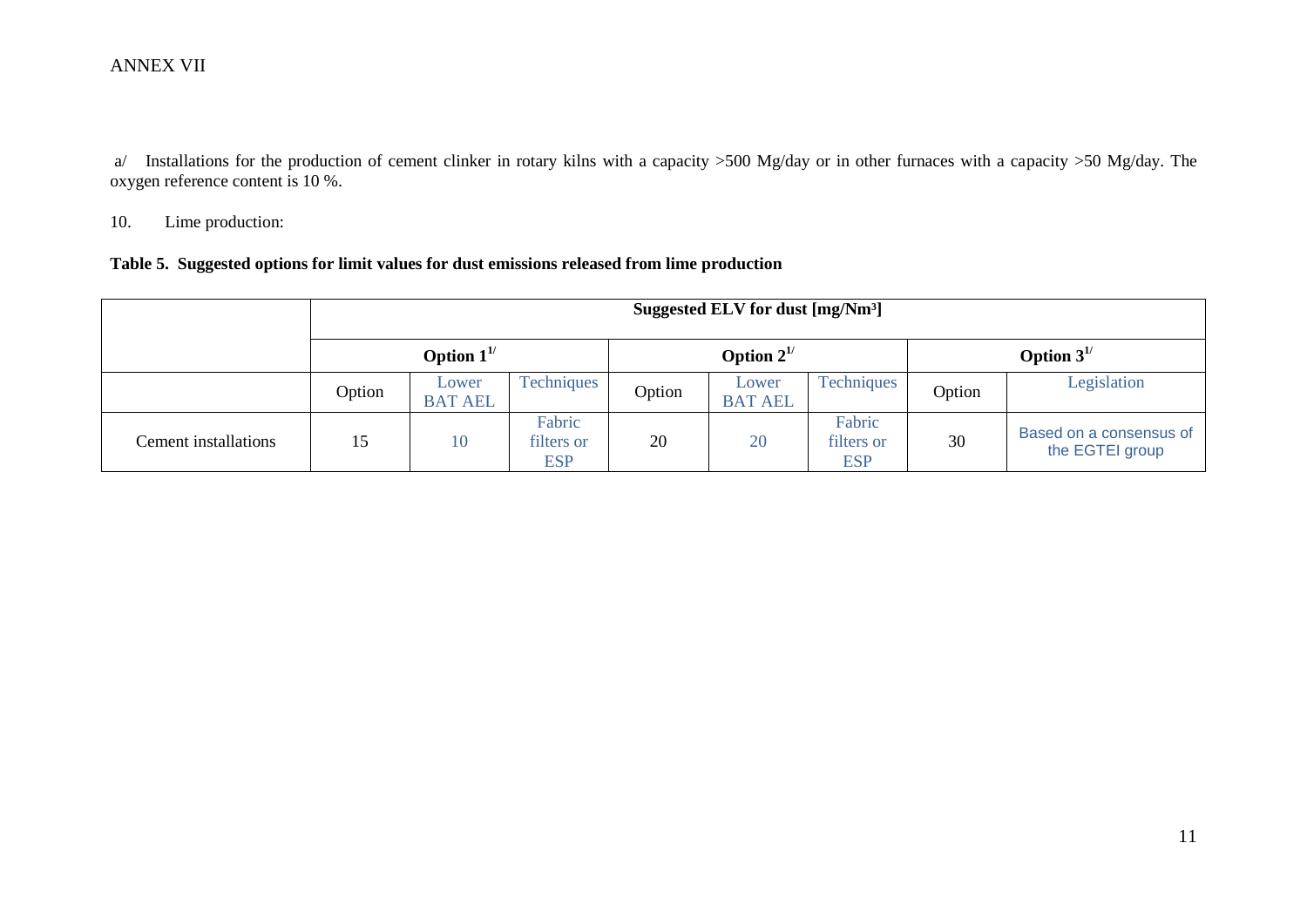11. Production and processing of metals:

Iron and steel production:

## **Table 6. Suggested options for limit values for dust emissions released from primary iron and steel production**

|                                                         |                  |                                                 | Suggested ELV for dust [mg/Nm <sup>3</sup> ]                                                                                                                                                                                                                                |                  |                                                                |                      |    |                                            |
|---------------------------------------------------------|------------------|-------------------------------------------------|-----------------------------------------------------------------------------------------------------------------------------------------------------------------------------------------------------------------------------------------------------------------------------|------------------|----------------------------------------------------------------|----------------------|----|--------------------------------------------|
|                                                         |                  |                                                 | Option $1^{1/2}$                                                                                                                                                                                                                                                            |                  | Option $2^{1/2}$                                               |                      |    | Option $3^{1/b/}$                          |
|                                                         |                  | <b>Lower BAT</b><br><b>AEL</b>                  | <b>Techniques</b>                                                                                                                                                                                                                                                           |                  | <b>Upper BAT</b><br><b>AEL</b>                                 | <b>Techniques</b>    |    | <b>Legislation</b>                         |
| Sinter plant<br>(>150 t/day)                            | 15 <sup>al</sup> | < 50<br><b>10 FF</b>                            | Advanced (ESP) (moving electrode ESP, ESP<br>pulse system, high voltage operation of ESP<br>$\ldots$ ) or<br>- electrostatic precipitation plus fabric filter or<br>- pre-dedusting (e.g. ESP or cyclones) plus<br>high pressure wet scrubbing system.                      | 50 <sup>al</sup> | < 50<br><b>20 FF</b>                                           | Same as for option 1 | 50 | <b>UNECE-HMP: 50</b>                       |
| Pelletization plant<br>$(>150 \text{ t/day})$           | $5^{a/}$         | 95% removal<br>corresponding to 10<br>$mg/Mm^3$ | -Scrubbing<br>-Semi-dry desulphurisation and subsequent de-<br>dusting (e.g. gas suspension absorber (GSA))<br>or any other device with the same efficiency.                                                                                                                | $10^{a/}$        | 95% removal<br>corresponding<br>to $10 \text{ mg}/\text{Nm}^3$ | Same as for option   | 25 | <b>UNECE-HMP: 25</b>                       |
| <b>Blast furnace:</b><br>Hot stoves $(>2.5$ t/hour)     | $5^{a/}$         | 10                                              | - a scrubber or<br>- a wet electrostatic precipitator or<br>- any other technique achieving the same<br>removal efficiency                                                                                                                                                  | $10^{a/}$        | 10                                                             | Same as for option 1 | 50 | <b>UNECE-HMP: 50</b>                       |
| Basic oxygen steelmaking<br>and casting $(>2.5$ t/hour) | $10^{a/}$        | 5<br><b>20 ESP</b>                              | hot metal pre-treatment: FF/ESP<br>BOF gas recovery and primary de-dusting,<br>applying:<br>- Suppressed combustion and<br>- Dry electrostatic precipitation (in new and<br>existing situations) or<br>- Scrubbing (in existing situations)<br>Secondary de-dusting: FF/ESP | 30 <sup>al</sup> | 15<br><b>30 ESP</b>                                            | Same as for option 1 | 50 | Based on a consensus of<br>the EGTEI group |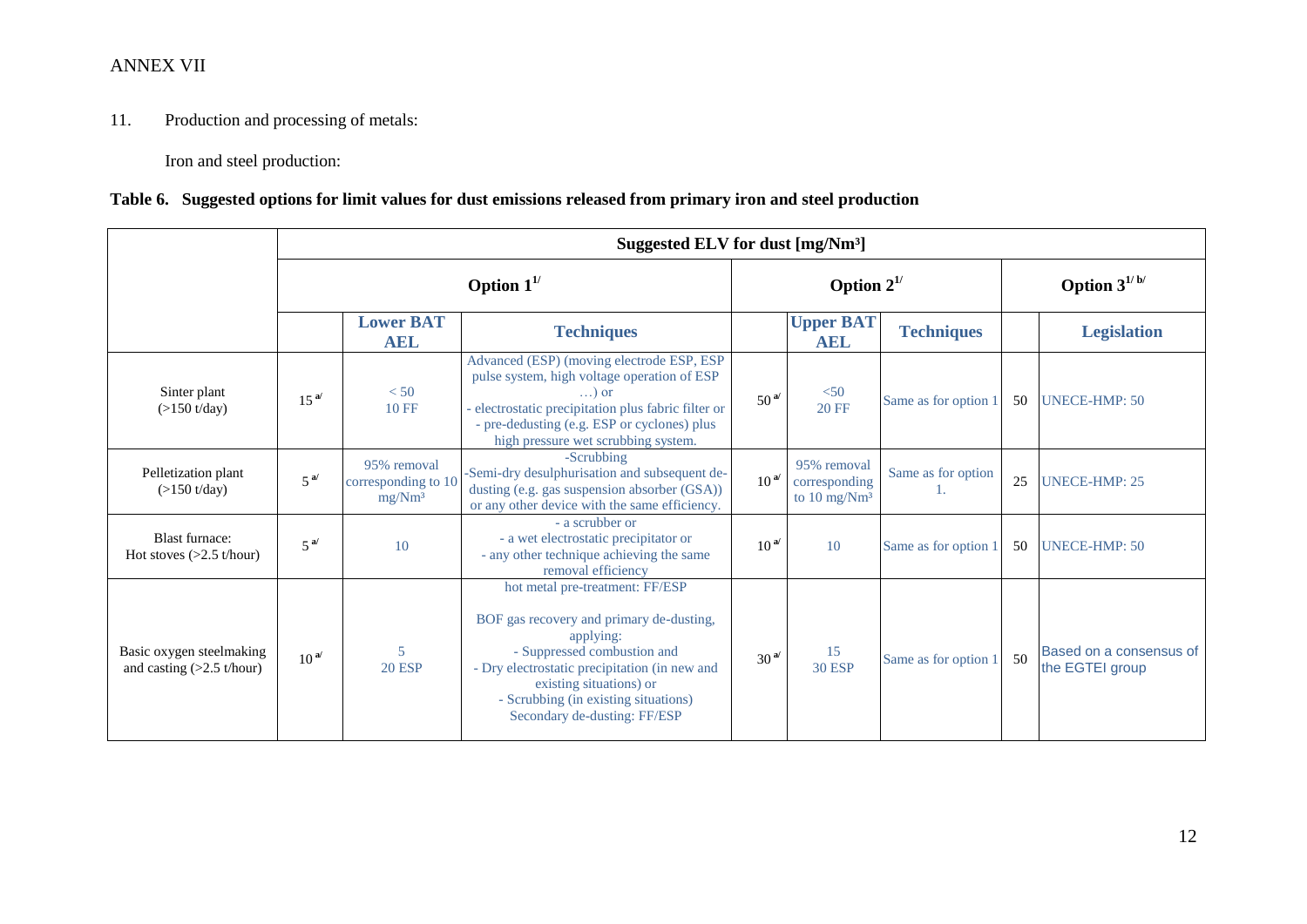| Electric steelmaking<br>and casting $(>2.5 \text{ t/hour})$ | 10<br>$\left(\text{existing}\right)\left _{\epsilon}\right $<br>້<br>(new) | 15 existing<br>$\overline{p}$ new | FF | IJ<br>(exist)<br>1ng)<br>(new | 15 existing<br>5 new | Same as for option 1 | 20 | <b>UNECE-HMP: 50</b> |
|-------------------------------------------------------------|----------------------------------------------------------------------------|-----------------------------------|----|-------------------------------|----------------------|----------------------|----|----------------------|
|-------------------------------------------------------------|----------------------------------------------------------------------------|-----------------------------------|----|-------------------------------|----------------------|----------------------|----|----------------------|

a/ As an exemption to paragraph 3, these ELVs should be considered as averaged over a substantial period of time b/ Based on the heavy metal protocol based on a daily average

Iron foundries:

## **Table 7. Suggested options for limit values for dust emissions released from iron foundries**

|                                                                                                                             |                  | Suggested ELV for dust [mg/Nm <sup>3</sup> ]                           |                                                                        |    |                                                                        |                      |    |                                      |  |  |  |  |
|-----------------------------------------------------------------------------------------------------------------------------|------------------|------------------------------------------------------------------------|------------------------------------------------------------------------|----|------------------------------------------------------------------------|----------------------|----|--------------------------------------|--|--|--|--|
|                                                                                                                             | Option $1^{1/2}$ |                                                                        |                                                                        |    | Option $2^{1/2}$                                                       | Option $3^{1/2}$     |    |                                      |  |  |  |  |
|                                                                                                                             |                  | <b>Lower BAT</b><br>AEL                                                | <b>Techniques</b>                                                      |    | <b>Upper BAT AEL</b>                                                   | <b>Techniques</b>    |    | <b>Legislation</b>                   |  |  |  |  |
| Iron foundries $(>20 \text{ t/day})$ :<br>all furnaces (cupola,<br>induction, rotary)<br>all mouldings (lost,<br>permanent) | 10               | 5                                                                      | bag filter or<br>wet scrubber                                          | 20 | 20                                                                     | Same as for option 1 | 50 | [UNECE-HMP: EAF:20,<br><b>BF:501</b> |  |  |  |  |
| Hot and cold rolling                                                                                                        | 10               | Scarfing: 5<br>Grinding: $<$ 30<br>Mill stands: 2<br>Coil handling: 50 | FF<br><b>ESP</b> where FF cannot<br>be operated because of<br>wet fume | 20 | Scarfing: 115<br>Grinding: 100<br>Mill stands: 50<br>Coil handling: 50 | Same as for option 1 |    |                                      |  |  |  |  |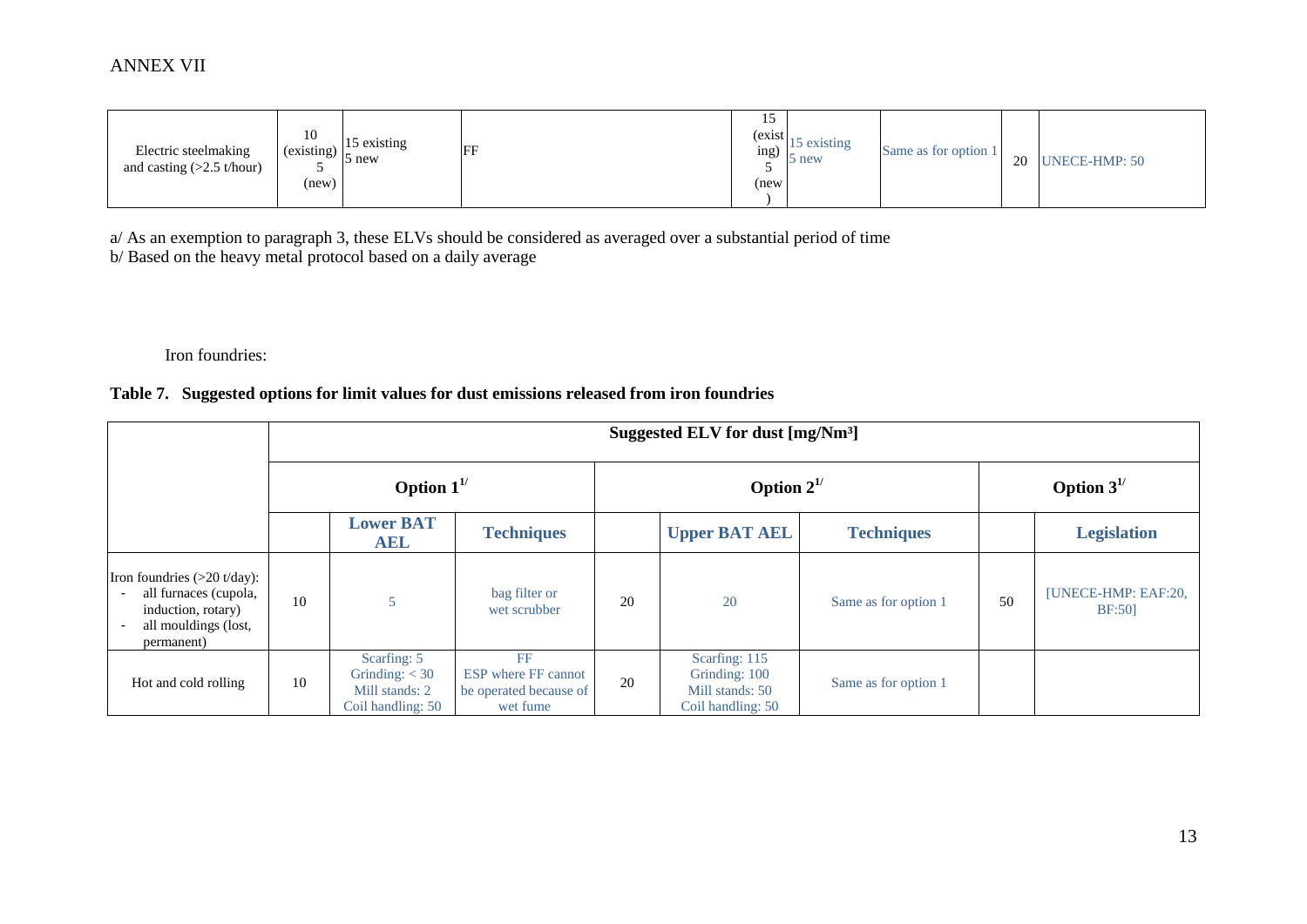Production and processing of non ferrous metals:

#### **Table 8. Suggested options for limit values for dust emissions released from non ferrous metals production and processing**

|                                                                                                                                   |                                                              | Suggested ELV for dust [mg/Nm <sup>3</sup> ]<br>[daily] |                                      |                   |                          |                                      |                  |                                                                      |  |  |  |
|-----------------------------------------------------------------------------------------------------------------------------------|--------------------------------------------------------------|---------------------------------------------------------|--------------------------------------|-------------------|--------------------------|--------------------------------------|------------------|----------------------------------------------------------------------|--|--|--|
|                                                                                                                                   |                                                              | Option $1^{1/2}$                                        |                                      | Option $2^{1/2}$  |                          |                                      | Option $3^{1/2}$ |                                                                      |  |  |  |
|                                                                                                                                   |                                                              | <b>Lower BAT</b><br><b>AEL</b>                          | <b>Techniques</b>                    |                   | <b>BAT AEL</b>           | <b>Techniques</b>                    |                  | <b>Legislation</b>                                                   |  |  |  |
| non ferrous metal processing <sup>a</sup><br>- fabric filters, ceramic filters:<br>- electrostatic precipitators:<br>- scrubbers: | $[3]$<br>10<br>$[3]$<br>Based on a<br>consensus of<br>the EG | with Fabric<br>filters                                  | FF<br><b>ESP</b><br><b>Scrubbers</b> | $[5]$<br>12<br>20 | 5 with Fabric<br>filters | FF<br><b>ESP</b><br><b>Scrubbers</b> | 20<br>20<br>20   | <b>UNECE-HMP: 20</b><br><b>UNECE-HMP: 20</b><br><b>UNECE-HMP: 20</b> |  |  |  |

EGTEI

a The choice of abatement technique depends on local conditions, cross-media effects, geographical location and technical characteristics of the plant. Socio-economics need also to be considered. The preferred technique for dust abatement is the use of a fabric filter or a ceramic filter. Electrostatic precipitators should be used for gases containing to much moist, for hot gases, or when the dust is too sticky. Scrubbers should be used as the temperature or the nature of the gases precludes the use of other techniques, or when gaseous elements or acids have to be removed simultaneously with dust.

#### 12. Glass production: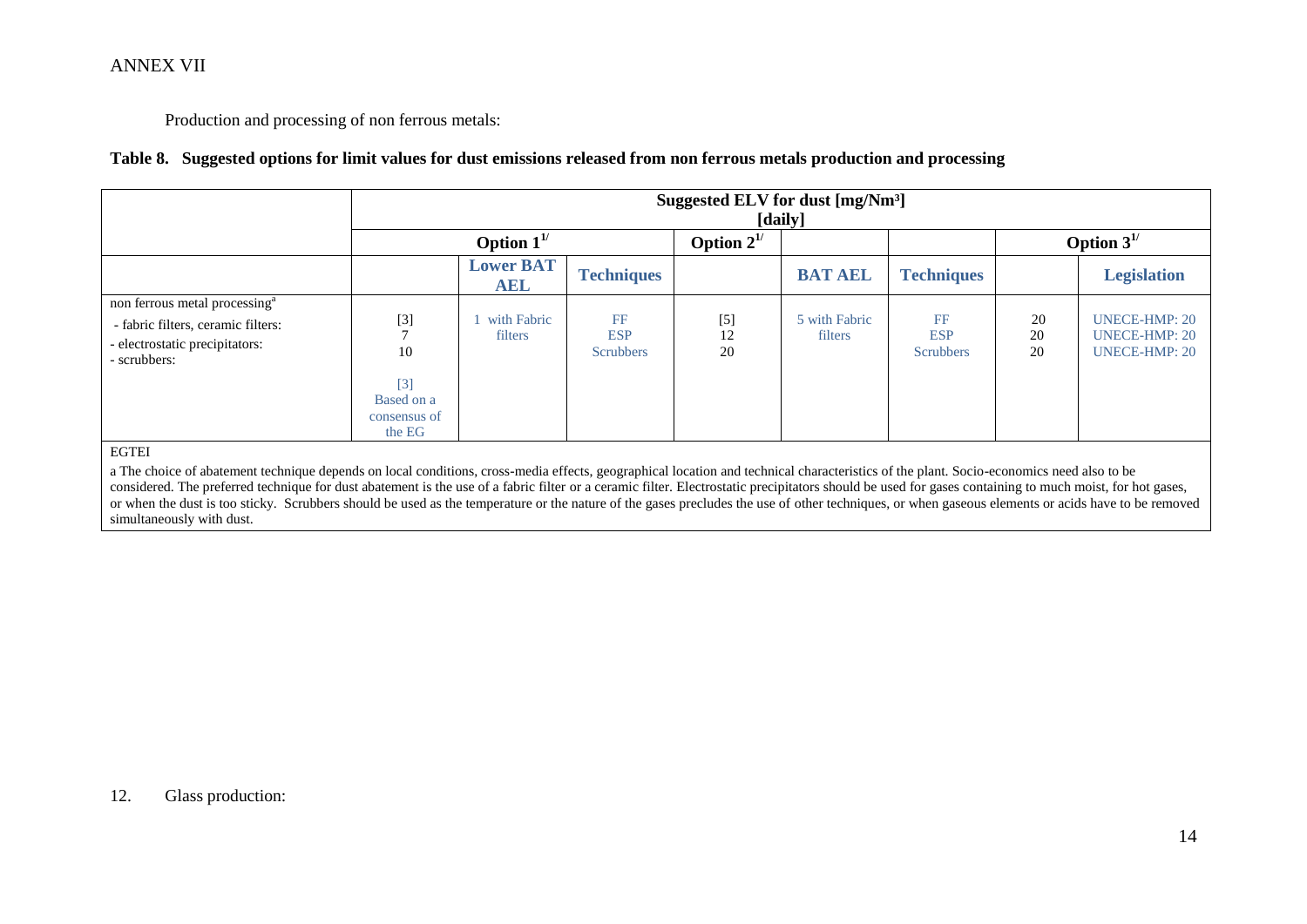|                             | Suggested ELV for dust [mg/Nm <sup>3</sup> ] |                         |                                                                                                     |    |                         |                      |                  |                                      |  |  |
|-----------------------------|----------------------------------------------|-------------------------|-----------------------------------------------------------------------------------------------------|----|-------------------------|----------------------|------------------|--------------------------------------|--|--|
|                             | Option $1^{1/2}$                             |                         |                                                                                                     |    |                         | Option $2^{1/2}$     | Option $3^{1/2}$ |                                      |  |  |
|                             |                                              | <b>Lower BAT</b><br>AEL | <b>Techniques</b>                                                                                   |    | <b>Upper BAT</b><br>AEL | <b>Techniques</b>    |                  | <b>Legislation</b>                   |  |  |
| <b>New</b><br>installations | 10                                           |                         | ESP or FF, where appropriate, in<br>conjunction with a dry or semi-dry acid gas<br>scrubbing system | 30 | 30                      | Same as for option 1 | 50               | Based on an EGTEI group<br>consensus |  |  |
| Existing<br>installations   | 15                                           |                         | ESP or FF, where appropriate, in<br>conjunction with a dry or semi-dry acid gas<br>scrubbing system | 30 | 30                      | Same as for option 1 | 50               | Based on an EGTEI group<br>consensus |  |  |

## **Table 9. Suggested options for limit values for dust emissions released from glass production**

For combustion gases: dry, 8 % oxygen by volume (continuous melters), 13 % oxygen by volume (discontinuous melters).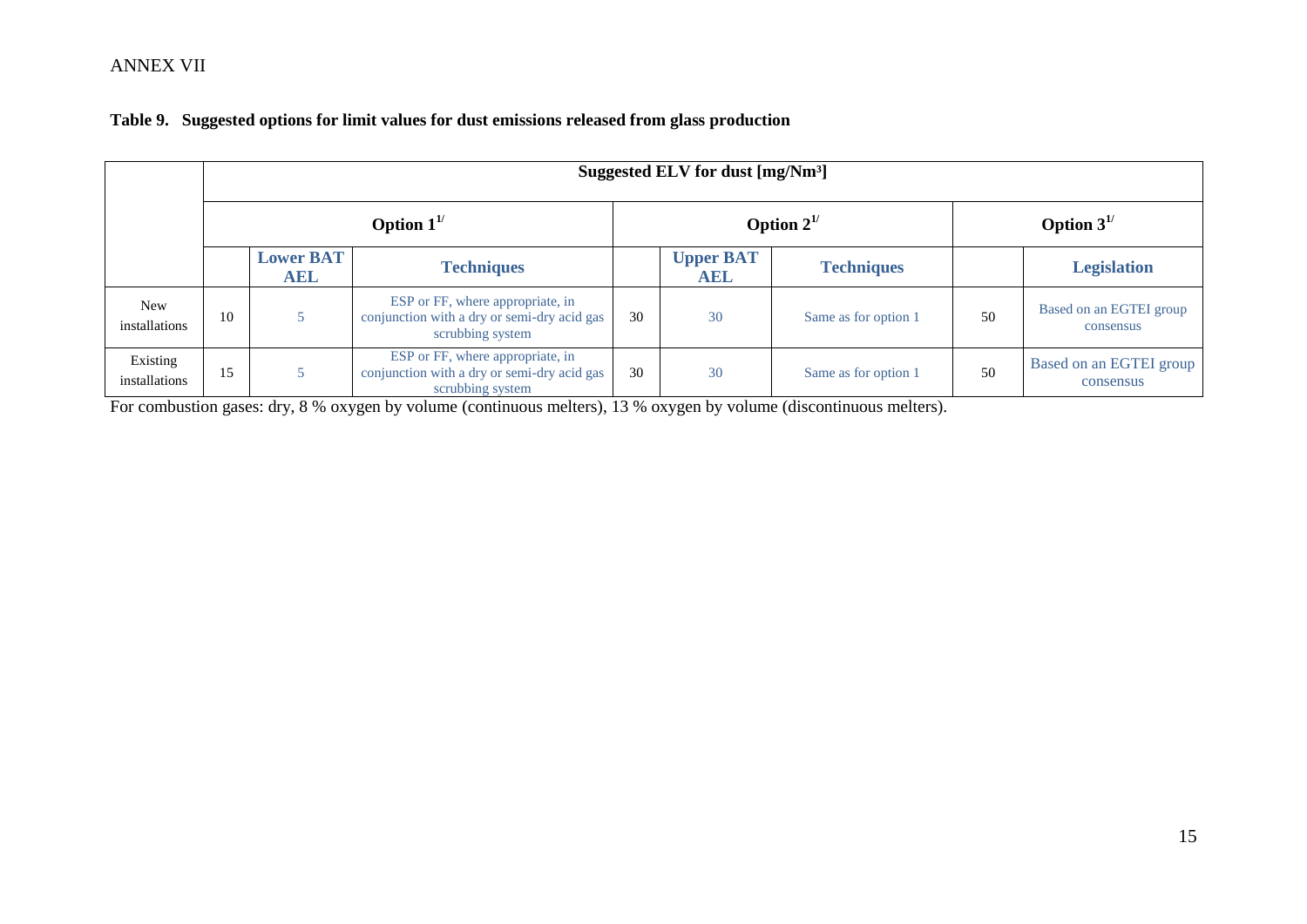# 13. Pulp production:

**Table 10. Suggested options for limit values for dust emissions released from pulp production**

|                               |                  | Suggested ELV for dust [mg/Nm <sup>3</sup> ] |                                                               |    |                         |                                                               |    |                      |  |  |
|-------------------------------|------------------|----------------------------------------------|---------------------------------------------------------------|----|-------------------------|---------------------------------------------------------------|----|----------------------|--|--|
|                               | Option $1^{1/2}$ |                                              |                                                               |    | Option $2^{1/2}$        |                                                               |    | Option $3^{1/2}$     |  |  |
|                               |                  | <b>Lower BAT</b><br><b>AEL</b>               | <b>Techniques</b>                                             |    | <b>Upper BAT</b><br>AEL | <b>Techniques</b>                                             |    | <b>Legislation</b>   |  |  |
| Auxiliary boiler              | 25               | 20                                           | <b>ESP</b> with<br>appropriate<br>efficiency                  | 40 | 40                      | <b>ESP</b> with<br>appropriate<br>efficiency                  | 40 | EPS, or<br>scrubbers |  |  |
| Recovery boiler and lime kiln | 40               | 30                                           | $ESP + SO2$<br>scrubbers<br>with<br>appropriate<br>efficiency | 50 | 50                      | $ESP + SO2$<br>scrubbers<br>with<br>appropriate<br>efficiency | 80 | EPS, or<br>scrubbers |  |  |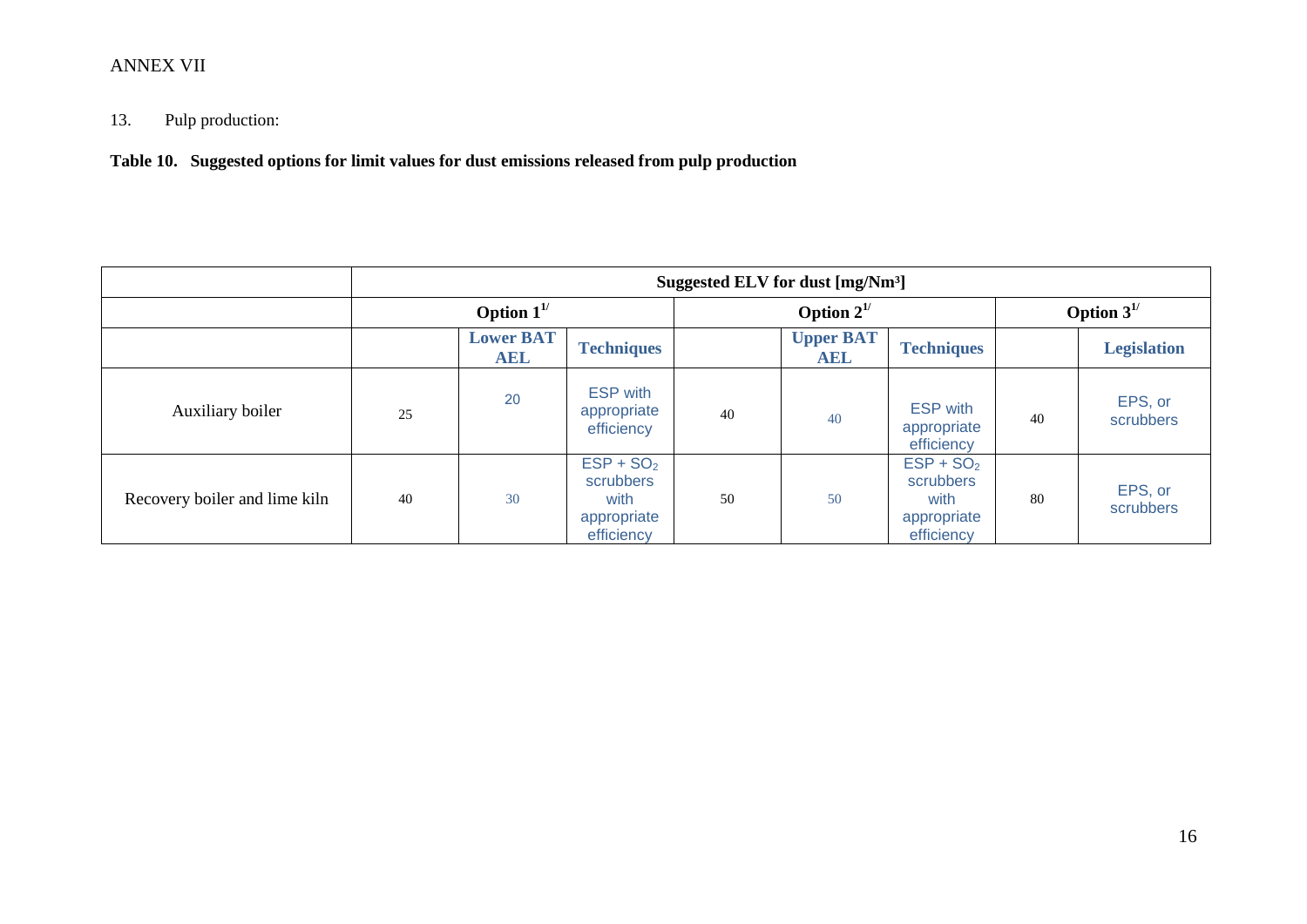## 14. Waste incineration:

## **Table 11. Suggested options for limit values for dust emissions released from waste incineration**

|                                                                      |                  | Suggested ELV for dust [mg/Nm <sup>3</sup> ] (n.b.: 24h average) |                            |  |                      |                                                                  |                  |                                               |  |  |  |  |
|----------------------------------------------------------------------|------------------|------------------------------------------------------------------|----------------------------|--|----------------------|------------------------------------------------------------------|------------------|-----------------------------------------------|--|--|--|--|
|                                                                      | Option $1^{1/2}$ |                                                                  |                            |  | Option $2^{1/2}$     |                                                                  | Option $3^{1/2}$ |                                               |  |  |  |  |
|                                                                      |                  | <b>Lower BAT AEL</b>                                             | <b>Techniques</b>          |  | <b>Upper BAT AEL</b> | <b>Techniques</b>                                                |                  | <b>Legislation</b>                            |  |  |  |  |
| Municipal waste<br>incineration plants<br>$(> 3$ tonnes/hour)        |                  |                                                                  | "FF give the lower levels" |  |                      | Same techniques as in<br>option 1 with appropriate<br>efficiency | 10               | EU-WID / EU-IED: 10<br><b>UNECE-HMP: 25</b>   |  |  |  |  |
| Hazardous and<br>medical waste<br>incineration<br>$(> 1$ tonne/hour) |                  |                                                                  | "FF give the lower levels" |  |                      | Same techniques as in<br>option 1 with appropriate<br>efficiency | 10               | $EU-WID / EU-IED: 10$<br><b>UNECE-HMP: 10</b> |  |  |  |  |

Oxygen reference: dry basis, 11%.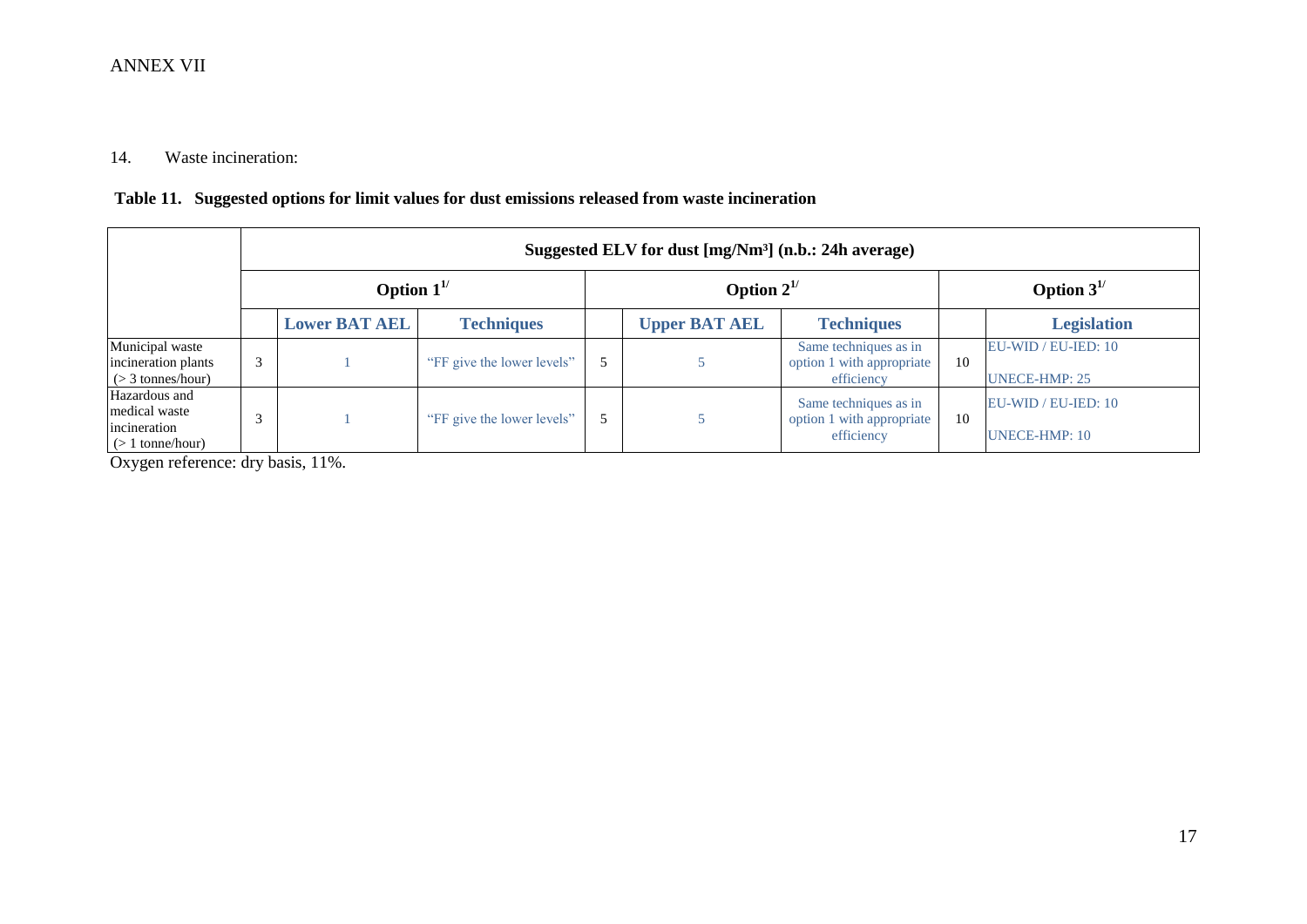## 15. Wood processing:

**Table 12: Suggested options for limit values for dust emissions from for wood processing industry**

|                                             | Suggested ELV for dust [mg/Nm <sup>3</sup> ] |                                |                   |                                  |                                        |                   |                  |                                                                                                                                                  |  |  |
|---------------------------------------------|----------------------------------------------|--------------------------------|-------------------|----------------------------------|----------------------------------------|-------------------|------------------|--------------------------------------------------------------------------------------------------------------------------------------------------|--|--|
|                                             |                                              | Option $1^{1/2}$               |                   | Option $2^{1/2}$                 |                                        |                   | Option $3^{1/2}$ |                                                                                                                                                  |  |  |
|                                             |                                              | <b>Lower BAT</b><br><b>AEL</b> | <b>Techniques</b> |                                  | <b>Upper</b><br><b>BAT AEL</b>         | <b>Techniques</b> |                  | <b>Legislation</b>                                                                                                                               |  |  |
| Dryer                                       | 25<br><b>EGTEI</b><br>suggestion             | No BREF for<br>this activity   | FF or ESP         | 50<br><b>EGTEI</b><br>suggestion | No BREF<br>for this<br>activity        | FF or ESP         | 100              | <b>EGTEI</b> suggestion<br>Cyclone or any<br>other filtration<br>system with an<br>efficiency<br>permitting to<br>achieve this<br>emission level |  |  |
| Panel production <sup>1</sup>               | <b>EGTEI</b><br>suggestion                   | No BREF for<br>this activity   | FF or ESP         | 5<br><b>EGTEI</b><br>suggestion  | <b>No BREF</b><br>for this<br>activity | FF or ESP         | 10               | <b>EGTEI</b> suggestion<br>Cyclone or any<br>other filtration<br>system with an<br>efficiency<br>permitting to<br>achieve this<br>emission level |  |  |
| Other wood processing industry <sup>1</sup> | 25<br><b>EGTEI</b><br>suggestion             | No BREF for<br>this activity   | FF or ESP         | 25<br><b>EGTEI</b><br>suggestion | No BREF<br>for this<br>activity        | FF or ESP         | 100              | <b>EGTEI</b> suggestion<br>Cyclone or any<br>other filtration<br>system with an<br>efficiency<br>permitting to<br>achieve this<br>emission level |  |  |

<sup>1</sup>emissions from dryers are not included

1 emissions from dryers are not included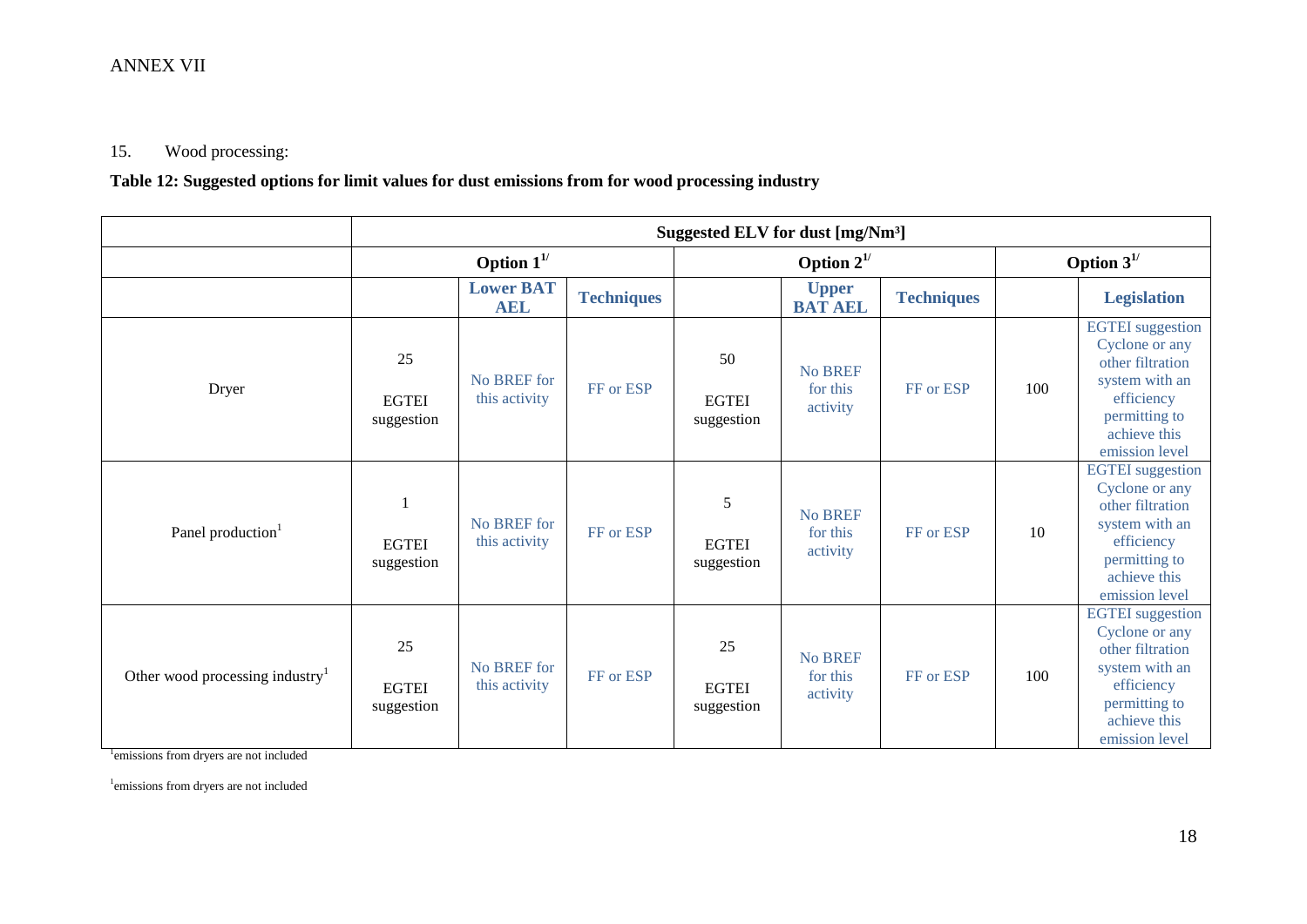#### 16. Titanium dioxide production:

#### **Table 13. Suggested options for limit values for dust emissions released from titanium dioxide production**

|                                                                 |                  | Suggested ELV for dust [mg/Nm <sup>3</sup> ] |                                                                                                     |     |                         |                                                                                                     |                             |                         |  |  |
|-----------------------------------------------------------------|------------------|----------------------------------------------|-----------------------------------------------------------------------------------------------------|-----|-------------------------|-----------------------------------------------------------------------------------------------------|-----------------------------|-------------------------|--|--|
|                                                                 | Option $1^{1/2}$ |                                              |                                                                                                     |     | Option $2^{1/2}$        | Option $3^{1/2}$                                                                                    |                             |                         |  |  |
|                                                                 |                  | <b>Upper BAT</b><br>AEL                      | <b>Techniques</b>                                                                                   |     | Lower<br><b>BAT AEL</b> | <b>Techniques</b>                                                                                   |                             | <b>Legislation</b>      |  |  |
| Sulphate process, emission main<br>sources<br>[ $mg/Nm3$ ]      | 12               |                                              | Bag filters,<br>ESP,<br>scrubbing<br>system,<br>fabric filters<br>with<br>appropriate<br>efficiency | 20  | 20                      | Bag filters,<br>ESP,<br>scrubbing<br>system,<br>fabric filters<br>with<br>appropriate<br>efficiency | 50                          | 92/112/EEC<br>directive |  |  |
| Chloride process, emission main<br>sources<br>[kg/t of $TiO2$ ] | 0.15             | 0.1                                          | <b>Bag filters</b><br>with<br>appropriate<br>efficiency                                             | 0.2 | 0.2                     | <b>Bag filters</b><br>with<br>appropriate<br>efficiency                                             | 50<br>[mg/Nm <sup>3</sup> ] | 92/112/EEC<br>directive |  |  |

# B. Canada  $^{2/}$

## C. United States of America<sup>2/</sup>

#### **Note**

1/The definitions of option 1, option 2 and option 3 are as follows. These options were designed to leave maximum flexibility for discussion at the WGSR.

Options for ELVs are as follows: